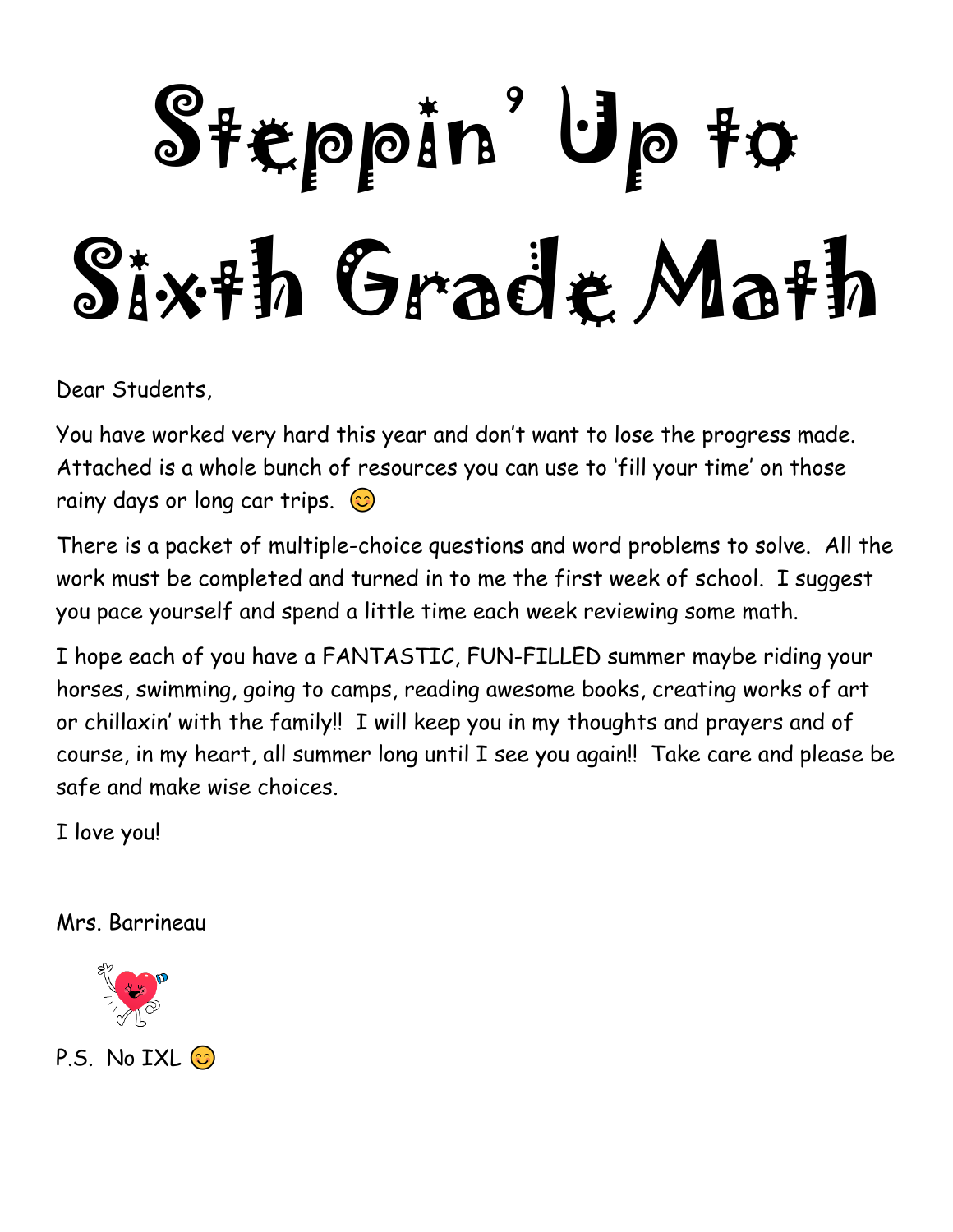#### Google Order of Operations Math Antics-see link below

[https://www.google.com/search?q=order+of+operations+math+antics&oq=order+of+operations+math+antics&aqs=chr](https://www.google.com/search?q=order+of+operations+math+antics&oq=order+of+operations+math+antics&aqs=chrome..69i57j0.12804j0j7&sourceid=chrome&ie=UTF-8) [ome..69i57j0.12804j0j7&sourceid=chrome&ie=UTF-8](https://www.google.com/search?q=order+of+operations+math+antics&oq=order+of+operations+math+antics&aqs=chrome..69i57j0.12804j0j7&sourceid=chrome&ie=UTF-8)

Type link for Kahn Academy Algebra-*Watch Introduction to Variables and Introduction to Algebraic Expressions-*

<https://www.khanacademy.org/math/algebra>

Type link for NASA Connect-Use search tool to find *Metric & Standard Measurements Systems*

<https://www.youtube.com/user/NASAconnect/videos>

| Time                    | Length                  |
|-------------------------|-------------------------|
| $60$ seconds = 1 minute | 12 inches $= 1$ foot    |
| 60 minutes $= 1$ hour   | 36 inches $= 1$ yard    |
| 24 hours $= 1$ day      | $3$ feet = 1 yard       |
| 7 days $= 1$ week       | 5,280 feet = $1$ mile   |
| 12 months $=$ 1 year    | $1,760$ yards = 1 miles |
| 52 weeks $= 1$ year     |                         |

100 years  $= 1$  century

#### **Line Plots**

[https://www.khanacademy.org/math/cc-2nd-grade-math/cc-2nd-measurement-data/cc-2nd-line-plots/v/introduction](https://www.khanacademy.org/math/cc-2nd-grade-math/cc-2nd-measurement-data/cc-2nd-line-plots/v/introduction-to-line-plots)[to-line-plots](https://www.khanacademy.org/math/cc-2nd-grade-math/cc-2nd-measurement-data/cc-2nd-line-plots/v/introduction-to-line-plots)

**What do mean, median and mode mean?**

**Which is best?**

<https://www.youtube.com/watch?v=hQ6BnQkD43g>

#### **Geometry**

#### **2-d Attributes**

<https://www.skillsyouneed.com/num/polygons.htmlGeometry>This is a page with a lot of concise information about the attributes (things shapes have in common) of 2-dimensional (flat) shapes.

#### **Quadrilaterals**

<https://www.khanacademy.org/math/cc-fifth-grade-math/cc-5th-geometry-topic#cc-5th-quadrilaterals>

This is a page with videos about quadrilaterals and classifying (grouping) them. There is also practice here.

#### **Volume**

<https://www.youtube.com/user/mrmaisonet/videos>At the top of the page you will need to type in *Volume Rectangular Prisms* and hit the search icon...Scroll down to VOLUME RECTANGULAR PRISMS (5<sup>th</sup> one down the list)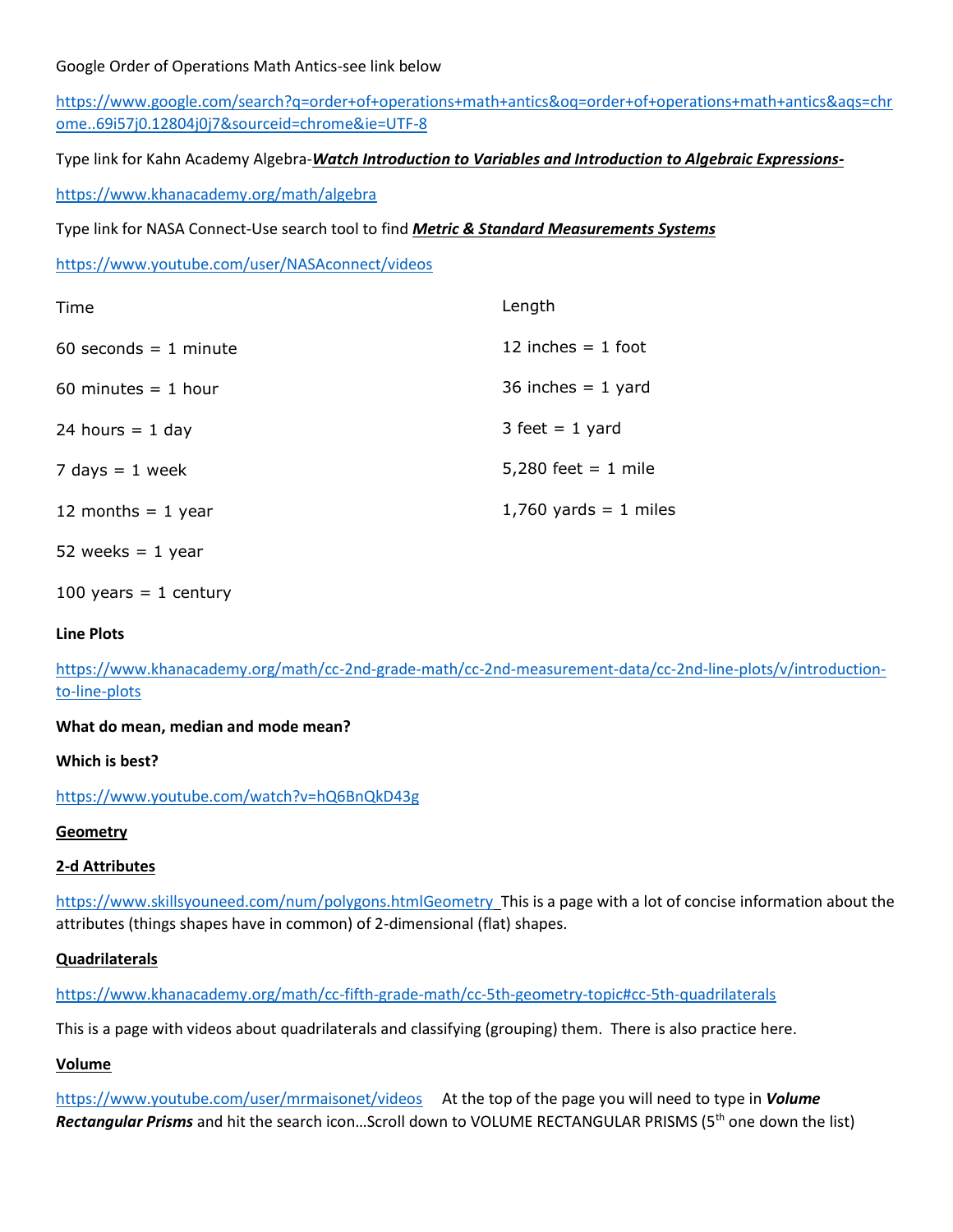#### **Surface Area**

<https://www.youtube.com/user/mrmaisonet/videos>At the top of the page you will need to type in *Surface Area of a Rectangular* Prism and hit the search icon...Scroll down to SURFACE AREA OFA RECTANGULAR PRISM (2<sup>ND</sup> one down the list)

Another one… At the top of the page you will need to type in *Rectangular Prism Net-Finding the Surface* Area and hit the search icon…

PRACTICE Take a cereal box and measure the top, double it. Measure the side, double it. Measure the front, double it. Add all the areas together! TOP LxW, SIDE WxH, FRONT LxH. Double each OR~~~

 $2$  ( LxW + WxH + LxH) = Surface Area.

Here's a site with a lot of extra practice with answers.

<http://www.rhnet.org/webpages/jfalci/grade6math.cfm?subpage=62987>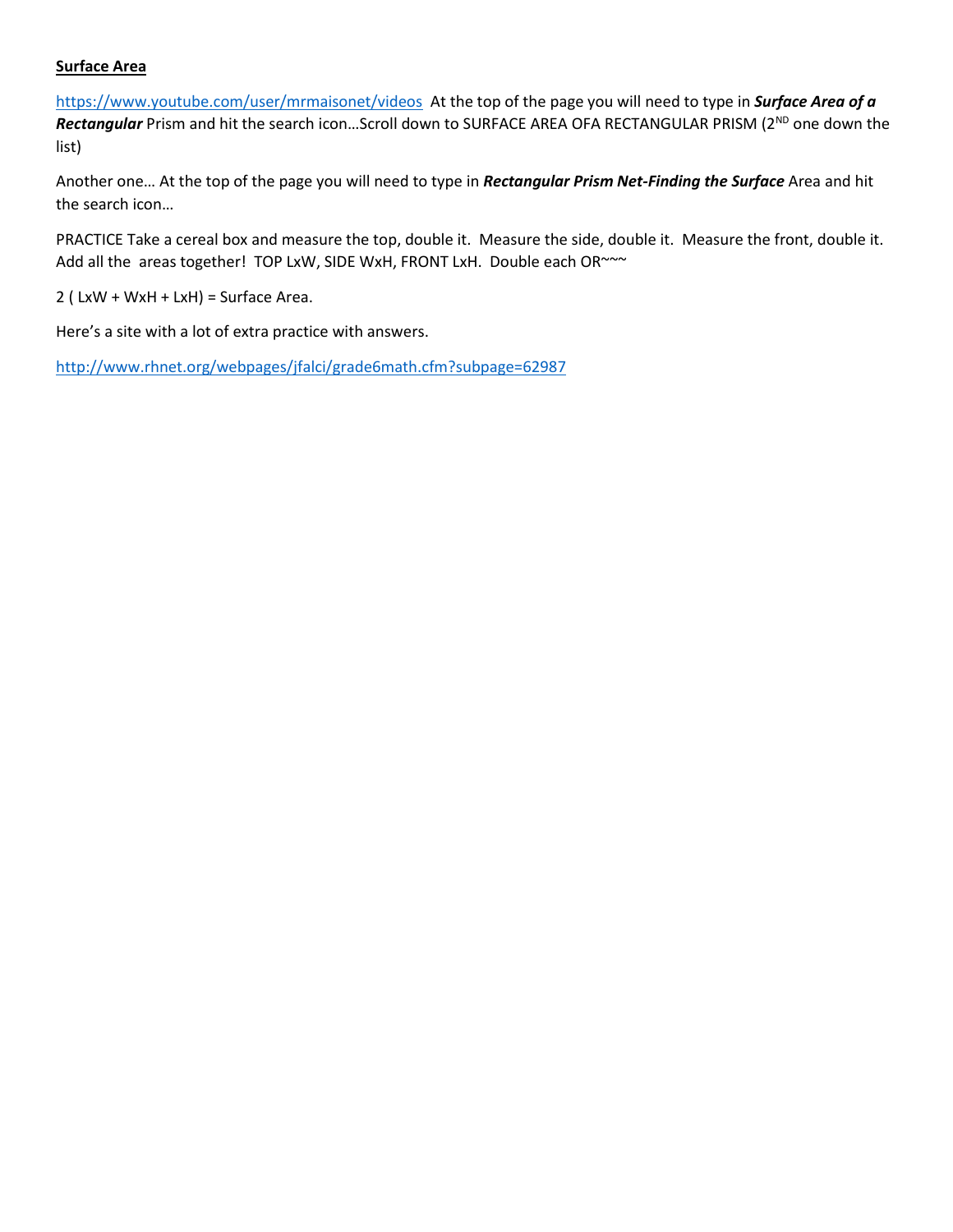Directions: In this first section, you will answer multiple choice questions. Be sure to consider all answers and to read directions carefully.

1. A bus line has 64 buses in its fleet. Each of the buses can seat 85 passengers. How many passengers can the fleet of buses seat at one time?

(a) 64 (b) 5,440  $(c) 5,460$ (d) 85

2. Guy is reading a science fiction book that is 558 pages long. If he reads 28 pages each day, how many days will it take him to read the book?

- (a) 18 (b) 19 (c) 20 (d) 21
- 3. Find the value of  $g$  in the equation below.

 $0.9 \times 0.5 = g$ 

- $(a) 4.5$ (b)  $45$ (c) 0.045  $(d) 0.45$
- 4. Find the sum of the expression below.

$$
3\frac{4}{6}+6\frac{6}{8}
$$

- (c)  $9\frac{10}{14}$ (a)  $10\frac{5}{12}$  (b)  $9\frac{10}{24}$ (d)  $10\frac{10}{12}$
- 5. Solve the expression below.

$$
2 \div \frac{1}{6}
$$

(a)  $\frac{1}{3}$ (c)  $\frac{1}{12}$ (b) 3  $(d) 12$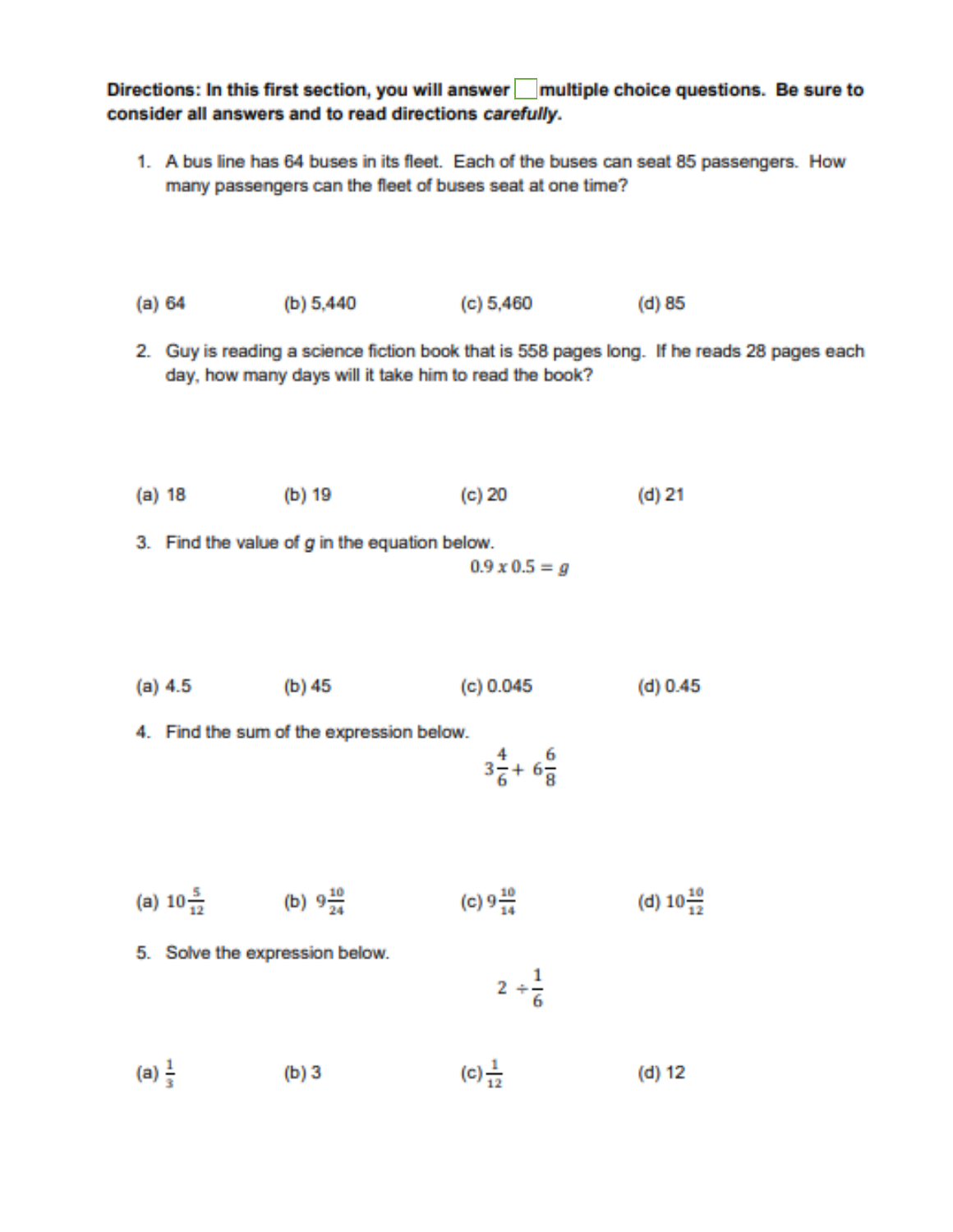6. Which of the following is true for the expression below? Try to answer without solving.

$$
\frac{7}{9}
$$
 x 2

(a) Less than 2 (b) Equal to 2 (c) Greater than 2

7. What is 7.951 rounded to the nearest tenth?

 $(a) 7.9$ (b)  $8.0$  $(c) 7.95$  $(d) 7.90$ 

8. Which expanded form correctly matches 8.03?

(a) 
$$
(8x10) + (3x\frac{1}{100})
$$
  
\n(b)  $(8x1) + (3x\frac{1}{10})$   
\n(c)  $(8x10) + (3x\frac{1}{10})$   
\n(d)  $(8x1) + (3x\frac{1}{100})$ 

9. A box in the shape of a rectangular prism has the dimensions shown below.



What is the volume of the box?

(a) 36 cubic meters (b) 60 cubic meters (c) 72 cubic meters (d) 84 cubic meters

10. Which of the following inequalities is true?

(a) 
$$
0.37 < 0.3
$$
 (b)  $0.3 > 0.298$  (c)  $0.298 < 0.2$  (d)  $0.2 > 0.37$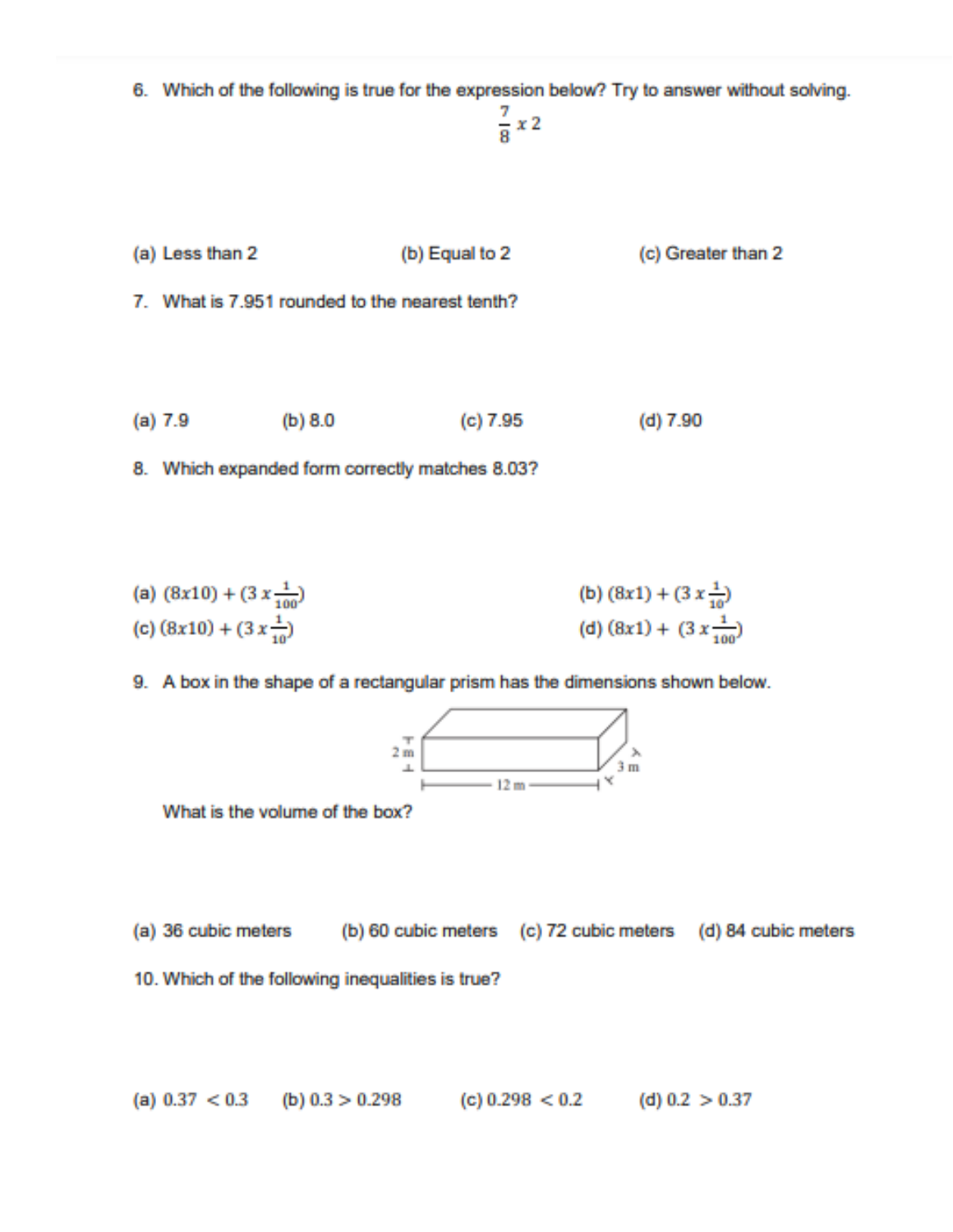- 11. Which of the following statements about quadrilaterals is not true?
- (a) Every square is also a rectangle.
- (c) Every rhombus is also a parallelogram.
- 12. A scale rounds the weights of objects to the nearest tenth of a pound. What is 53.864 pounds rounded to the nearest tenth of a pound?

(b) Every trapezoid is also a rectangle.

(d) Every rectangle is also a parallelogram.

- (a) 53.8 pounds (b) 53.9 pounds (c) 53.86 pounds (d) 53.87 pounds
- 13. Ms. Montano asked her students to solve the equation shown in the box below.

- (b)  $\frac{4}{10}$  (c)  $\frac{20}{21}$  (d)  $\frac{4}{7}$  $(a) 1$
- 14. The ordered pair (4, 7) gives the location of a point on the coordinate plane. What is the first step to take in locating the point?
- (a) Starting at the origin, move 4 units to the right.
- (b) Starting at the origin, move 4 units to the left.
- (c) Starting at the origin, move 4 units up.
- (d) Starting at the origin, move 4 units down.
- 15. Which of the following expressions has a product that contains 6 zeros?
- (a)  $6 \times 10^4$  (b)  $8.3 \times 10^5$  (c)  $2.4 \times 10^6$  (d)  $41 \times 10^8$
- 16. The floor of Juan's storage unit is in the shape of a rectangle with a length of 10 feet and a width of 8 feet. The height of the storage unit is 9 feet. What is the volume of the storage unit?

|  | (a) $242 \text{ ft}^3$ | (b) 360 ft <sup>2</sup> | (c) 484 ft <sup>3</sup> | (d) 720 ft <sup>3</sup> |
|--|------------------------|-------------------------|-------------------------|-------------------------|
|--|------------------------|-------------------------|-------------------------|-------------------------|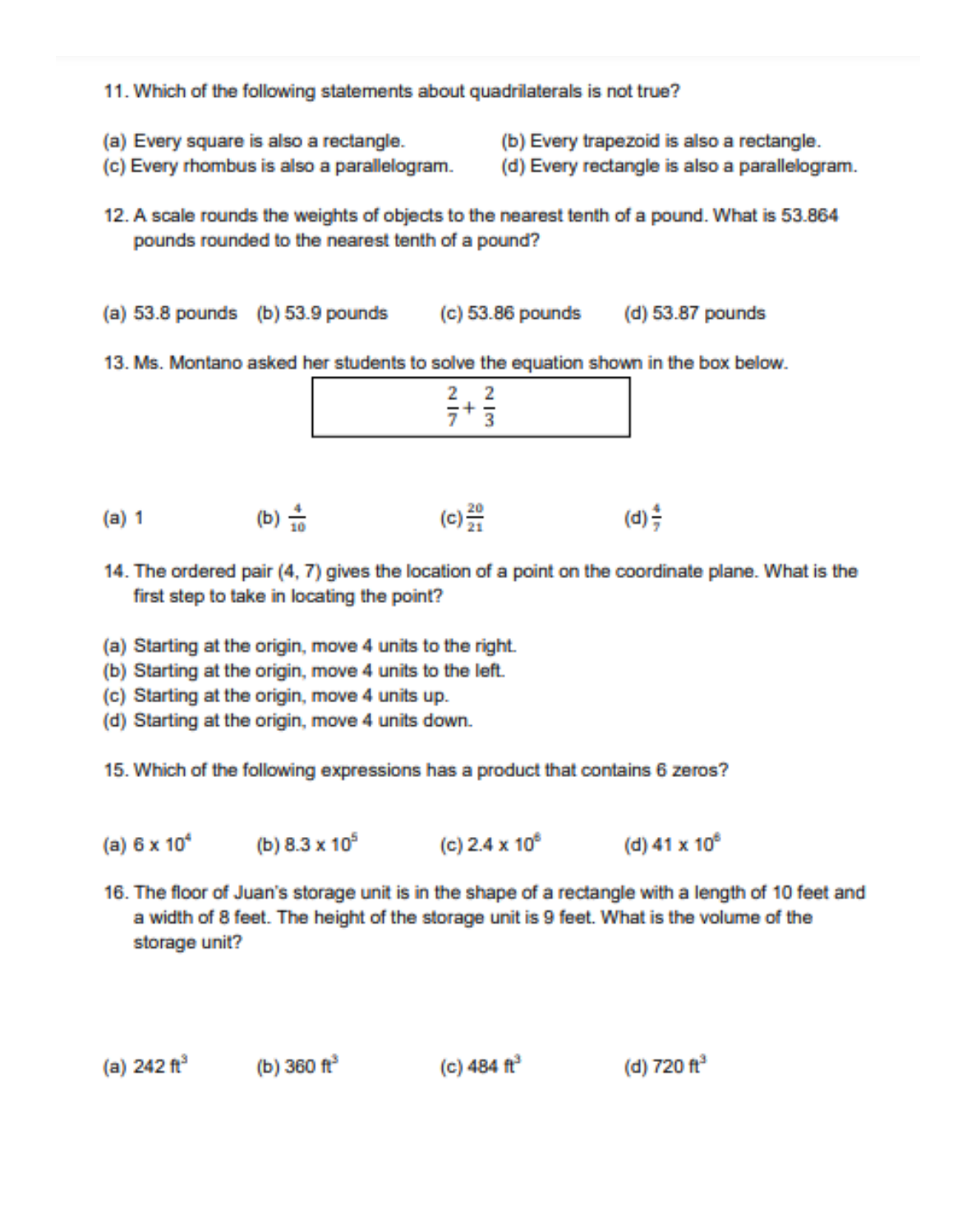17. A group of 4 friends are sharing a package of 7 chocolate bars. If the package is divided equally among the friends, how much chocolate should each friend get?

(a) 
$$
7\frac{1}{4}bars
$$
 (b)  $4\frac{1}{3}bars$  (c)  $3\frac{1}{2}bars$  (d)  $1\frac{3}{4}bars$ 

18. Which of the following is equivalent to 4.063?

(a)  $4 + 0.6 + 0.3$  (b)  $4 + 0.6 + 0.03$  (c)  $4 + 0.06 + 0.03$  (d)  $4 + 0.06 + 0.003$ 

19. Which of the following equations is true?

(a) 
$$
10^3 = 3 \times 10
$$
 (b)  $10^3 = 3 \times 10 + 10$  (c)  $10^3 = 10 \times 10 \times 10$  (d)  $10^3 = 10 + 10 + 10$ 

20. Carlos cuts 1/2 yard of ribbon into 3 equal pieces. What is the length of each piece of ribbon?

(a) 
$$
\frac{1}{6}
$$
 yard (b)  $\frac{1}{3}$  yard (c)  $\frac{3}{2}$  yards (d) 3 yards

21. Which of the following statements is true about every isosceles right triangle?

- (a) It has three acute angles. (b) It has no obtuse angles. (c) It has three equal sides. (d) It has no equal sides.
- 22. What is 26,387 rounded to the nearest tenth?
- (b)  $26.4$  $(c)$  26.39  $(d)$  26.30 (a)  $30.0$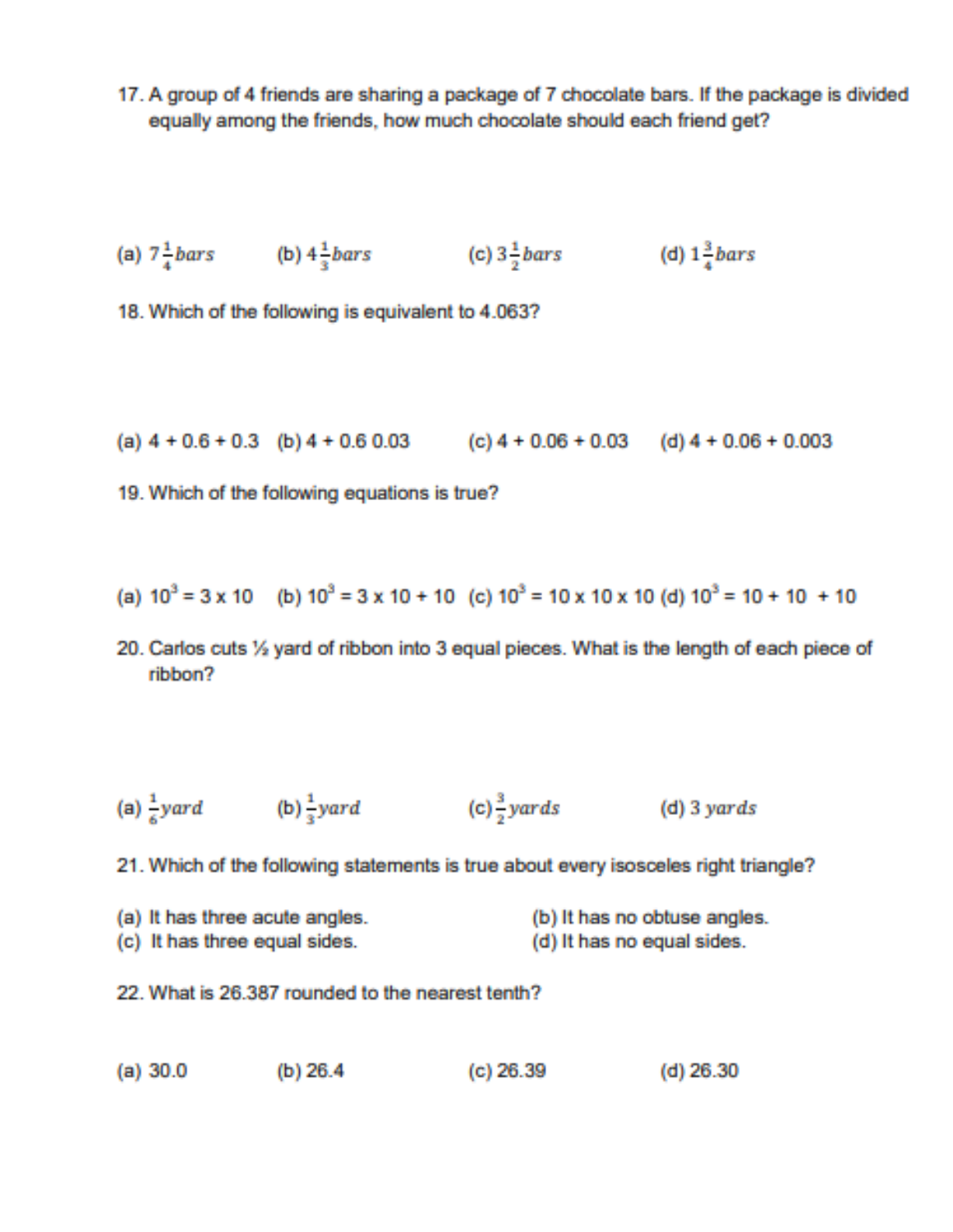23. What is the value of the expression below when p = 10?

$$
(20 + 30) \div p
$$

 $(a) 2$  $(c)$  23  $(b)$  5 (d) 60

24. Eva has 2 liters of juice and some glasses. She will pour % liter of juice into each glass. What is the total number of glasses Eva can fill with the juice?

 $(a) 6$ (b)  $7$  $(c)$  8 (d) 9

25. Tess evaluated an expression by subtracting 6 from 15 and then multiplying the result by 4. Which of the following could be the expression Tess evaluated?

|  | (a) $(4 \times 6) - 15$ (b) $4 \times (15 - 6)$ | (c) $(6 + 15) \times 4$ | (d) $6 \times (15 - 4)$ |
|--|-------------------------------------------------|-------------------------|-------------------------|
|--|-------------------------------------------------|-------------------------|-------------------------|

26. Which of the following types of quadrilaterals always has perpendicular sides?

(a) Rhombus (b) Rectangle (c) Trapezoid (d) Paralellogram

27. What digit is in the hundredths place of 1.258?

 $(c) 5$  $(a)$  1 (b)  $2$  $(d)$  8

28. A science museum has a fish tank in the shape of a rectangular prism.

- . It has a length of 8 feet.
- . It has a width of 3 feet.
- . It has a height of 4 feet.

What is the volume of the fish tank?

```
(a) 15 \text{ ft}^3(b) 30 ft<sup>3</sup>
                                                                    (c) 96 ft<sup>3</sup>
                                                                                                            (d) 136 ft<sup>3</sup>
```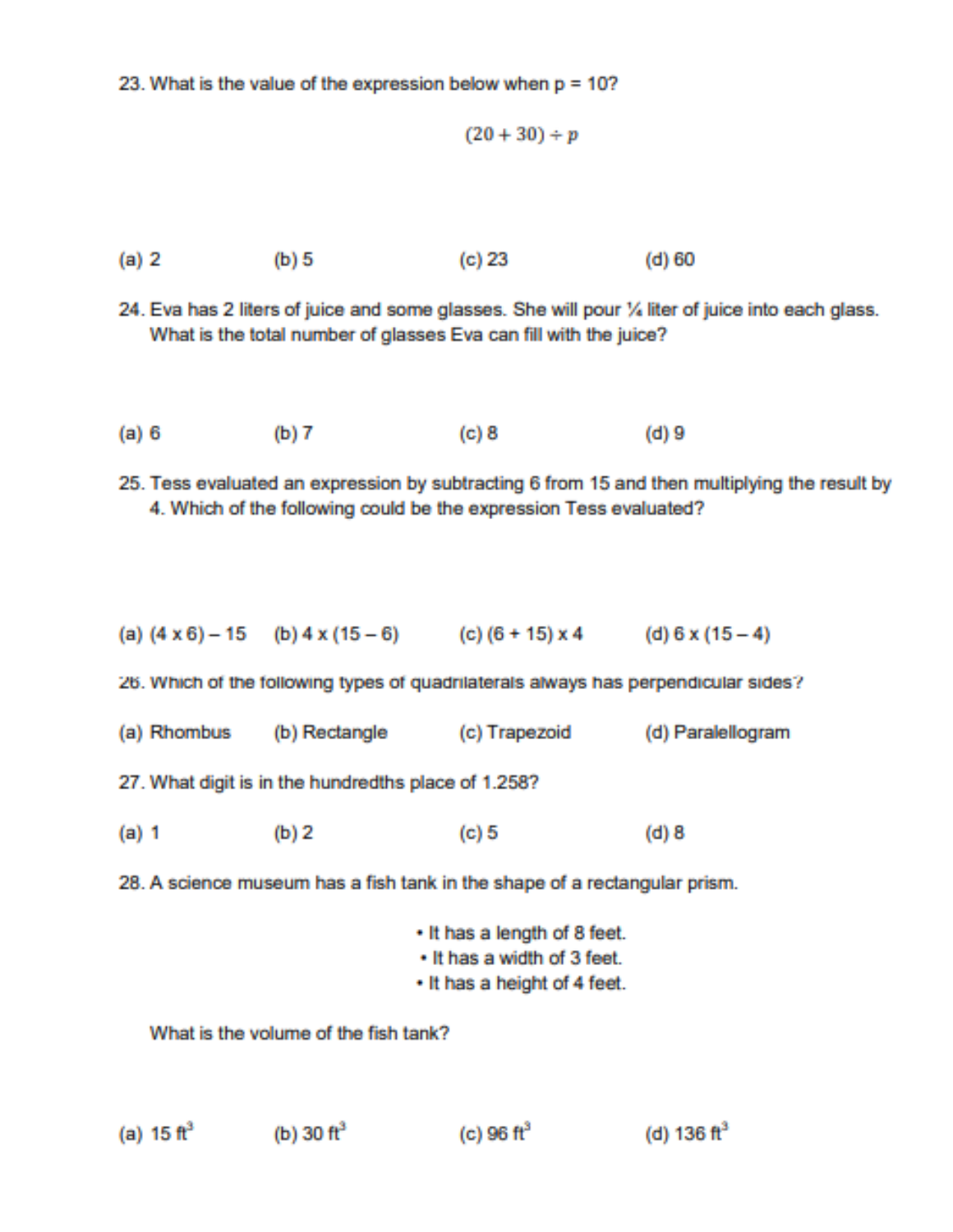Directions: In this next section, you will answer short answer questions. Be sure to read directions carefully and show your work.

- 51. Spencer wants to put his 2,188 stamps in a binder. Each page in the binder holds 24 stamps. How many stamps will be on the last page in the binder?
- 52. Maya is mailing 3 gifts to her granddaughter for her birthday. The weights of the gifts were 4.5 pounds, 2.75 pounds, and 0.68 pounds. What is the total weight of the gifts?
- 53. Rick has 35 oranges. He divides them equally into 7 bags. What fraction represents the number of oranges Rick puts in each bag?
- 54. Dana had 2 feet of ribbon. She cut the ribbon into 5 equal pieces to make large bows. How long is each piece of ribbon?
- 55. How many % mile segments are in a 3 mile relay?
- 56. It snowed 37 % inches of snow last year, which is 2 times more snow than average. What is the average snowfall?
- 57. Draw a number line to show the integers between -10 and 10.
- 58. The value of the 7 in 27,459 is how many times the value of the 7 in 40,735?
- 59. Judy spent  $\frac{1}{2}$  of her savings on a bicycle and  $\frac{2}{5}$  of her savings on a helmet. What is the total fraction of her savings that Judy spent on a bicycle and a helmet?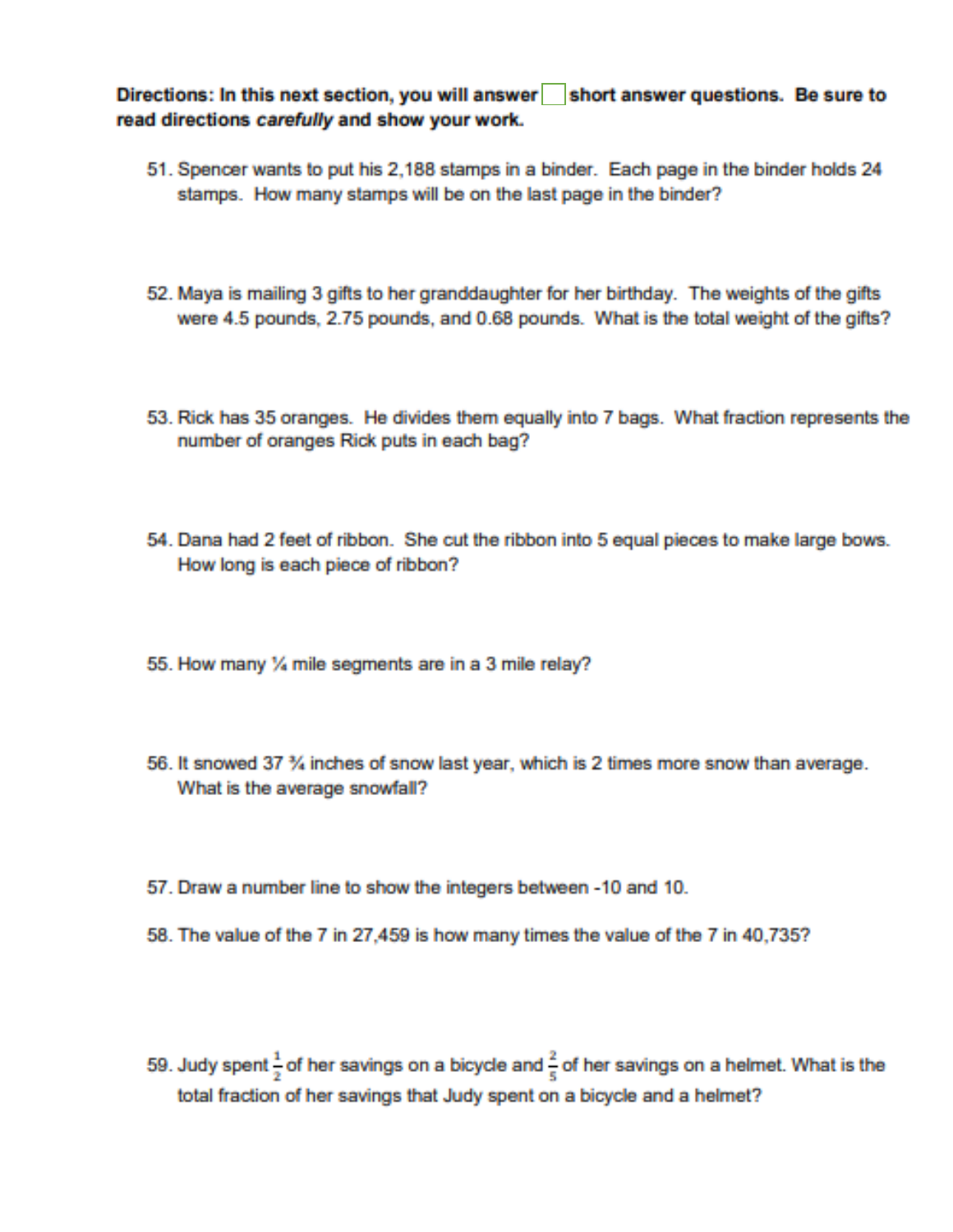60. The dimensions of a rectangular prism are shown below.



What is the volume, in cubic feet, of the rectangular prism?

- 61. Fritz did 875 sit-ups in 7 days. He did the same number of sit-ups each day. What is the total number of sit-ups Fritz did each day?
- 62. Tiesha plotted points J, K, and L on a coordinate grid, as shown below.



Tiesha wants to plot point M so that points J, K, L, and M form the vertices of a square. What ordered pair represents the best location for Tiesha to plot point M?

- 63. One megaton is equivalent to 1,000,000 tons. What is 1,000,000 written as a power of  $ten?$
- 64. Write a mixed number that is greater than  $\frac{12}{4}$  and less than  $\frac{15}{4}$ .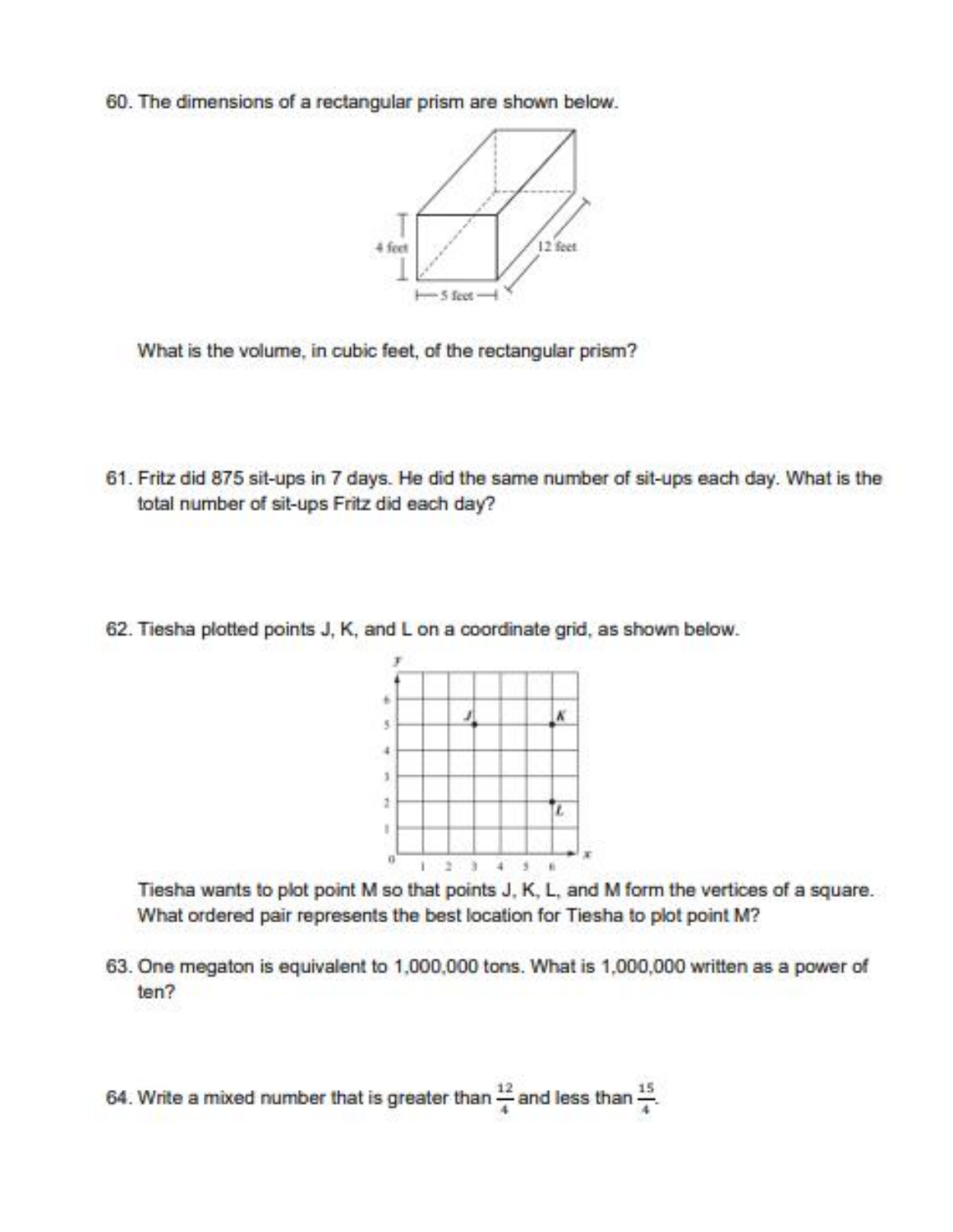# **REVIEW OF OPERATIONS OF FRACTIONS**

### **Reduce to lowest terms.**

- 2.  $\frac{6}{18}$ 1.  $\frac{3}{12}$ 3.  $\frac{8}{10}$ 4.  $\frac{14}{21}$
- 5.  $\frac{9}{15}$ 6.  $\frac{8}{14}$ 7.  $\frac{20}{25}$ 8.  $\frac{10}{12}$
- 9.  $\frac{8}{20}$ 10.  $\frac{12}{16}$ 11.  $\frac{20}{45}$ 12.  $\frac{6}{16}$

# Change each improper fraction to a mixed number or whole number.

- 16.  $\frac{7}{4}$ 13.  $\frac{13}{2}$ 14.  $\frac{11}{4}$ 15.  $\frac{18}{3}$
- 20.  $\frac{22}{9}$ 17.  $\frac{40}{8}$ 18.  $\frac{10}{7}$ 19.  $\frac{16}{3}$
- 21.  $\frac{35}{7}$ 23.  $\frac{11}{3}$ 24.  $\frac{30}{10}$ 22.  $\frac{19}{5}$

## Change to an improper fraction.

- 26. 5  $\frac{2}{3}$ 27.  $7\frac{3}{5}$ 28.  $4\frac{3}{7}$ 25.  $3\frac{1}{7}$
- 29. 2 $\frac{3}{4}$ 30. 7 $\frac{1}{8}$ 31. 6 $\frac{1}{5}$ 32.  $1\frac{4}{7}$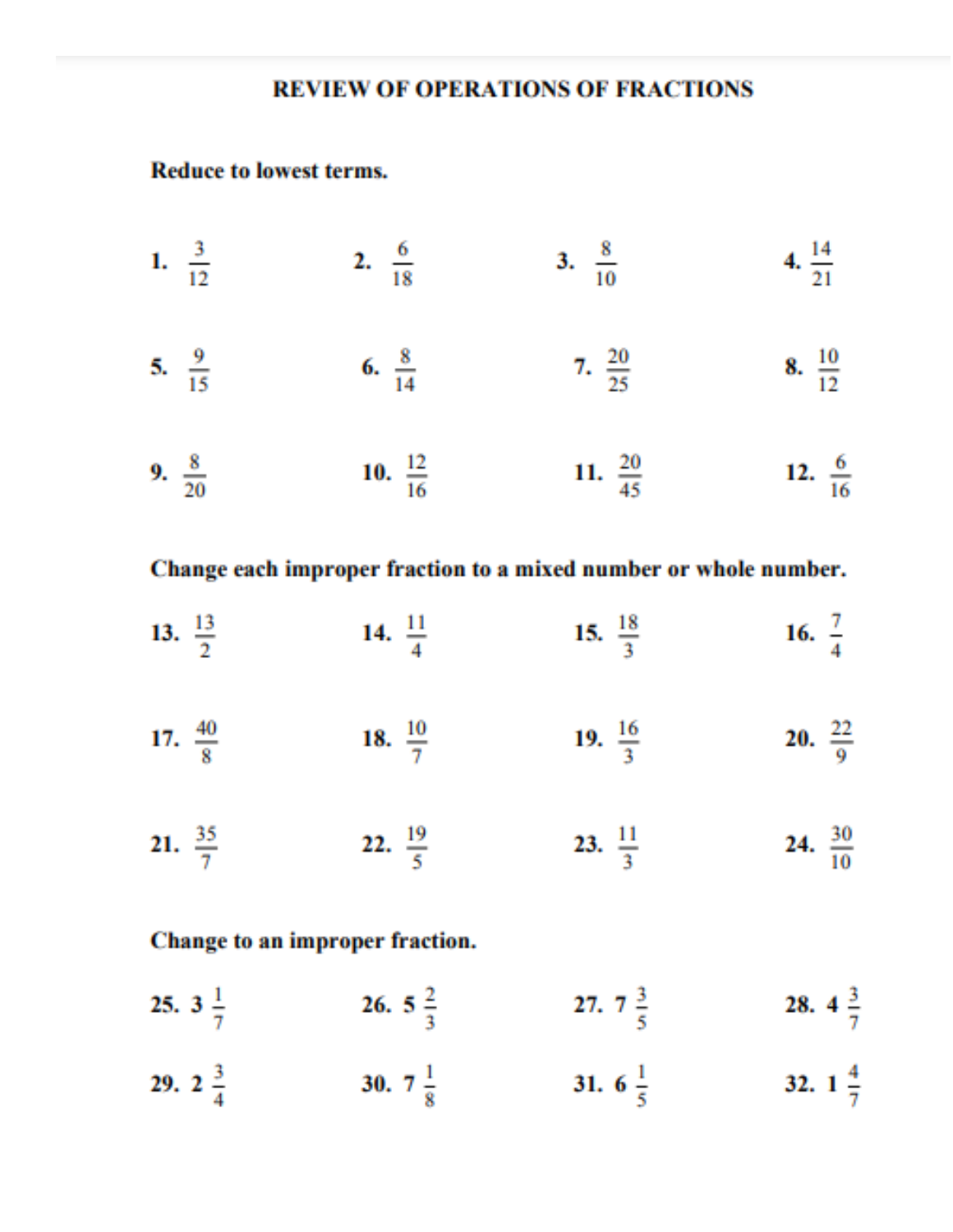33.  $4\frac{2}{3}$ 34.  $7\frac{4}{5}$ 35. 6  $\frac{1}{2}$ 36.  $7\frac{4}{9}$ 

# Compute. Answer should be in lowest terms.

37.  $5\frac{3}{8}$ <br>  $+4\frac{1}{8}$ <br>  $+9\frac{3}{10}$ 39.  $8\frac{3}{4}$  $+9\frac{3}{10}$ + 5 $\frac{1}{2}$  $+4\frac{1}{8}$ 40.  $\frac{11}{3}$ <br>+ 4  $\frac{1}{2}$ 41. 6  $\frac{5}{6}$ <br>+  $\frac{3}{4}$ <br>+  $\frac{3}{4}$ <br>+  $\frac{7}{8}$ <br>+  $\frac{7}{8}$ <br>+  $\frac{7}{8}$ + 5 $\frac{7}{8}$ 43.  $8\frac{4}{5}$ <br>  $-3\frac{2}{5}$ <br>
44. 9<br>  $-4\frac{1}{4}$ 45. 6 $\frac{7}{9}$  $-3\frac{2}{3}$ 46.  $5\frac{1}{4}$ <br>  $-3\frac{1}{2}$ <br>  $-4\frac{3}{4}$ <br>
47.  $8\frac{2}{7}$ <br>  $-4\frac{3}{4}$ <br>
48.  $7\frac{1}{8}$ <br>  $-4\frac{5}{6}$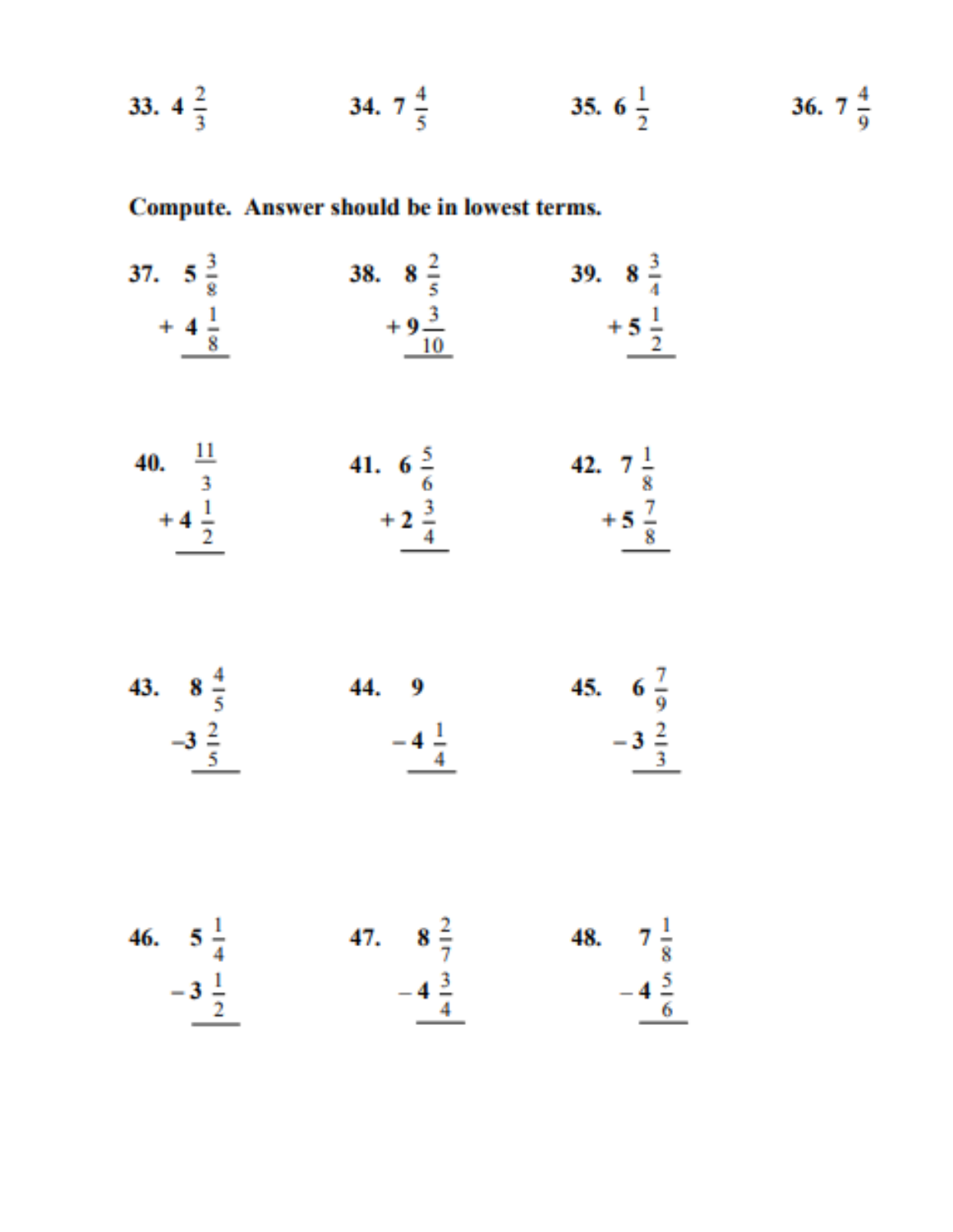| 49. $\frac{4}{5}$ x 80               | 50. $\frac{1}{4}$ x 60              |
|--------------------------------------|-------------------------------------|
| 51. $\frac{2}{3}$ x $\frac{5}{9}$    | 52. $\frac{3}{4}$ x 6 $\frac{1}{2}$ |
| 53. $7\frac{1}{2}$ x 3 $\frac{2}{3}$ | 54. 8 x 7 $\frac{1}{4}$             |
| 55. $32 \div 2\frac{2}{3}$           | 56. $3\frac{1}{2}+4$                |
| 57. $3\frac{2}{3}+1\frac{2}{7}$      | 58. $16 \div 2\frac{2}{3}$          |
| 59. $8\frac{1}{3} + \frac{1}{2}$     | 60. $40 \div 4\frac{4}{5}$          |